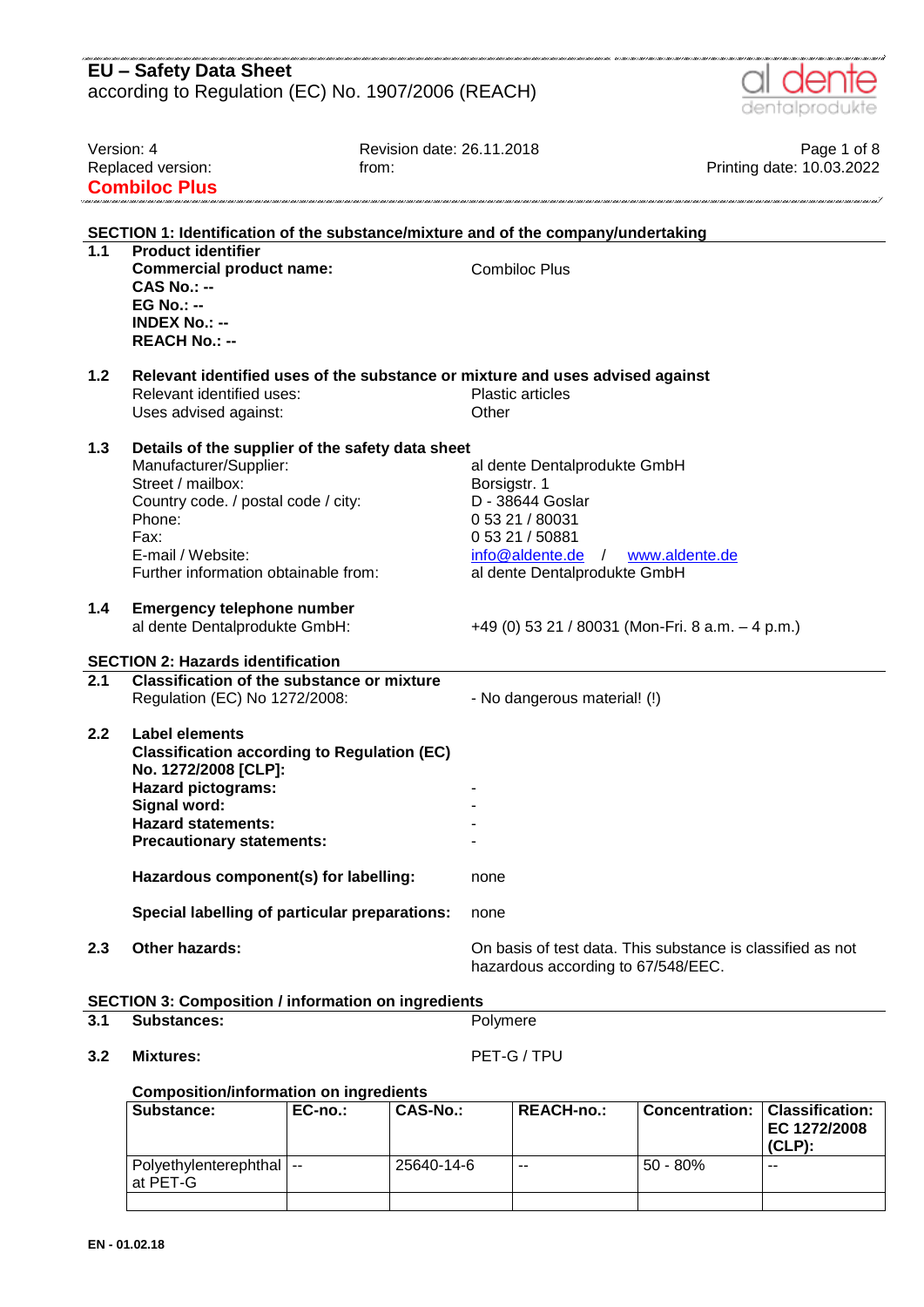

| Version: 4       |                                                                                |                | Revision date: 26.11.2018 |                                                                 |                                       |                                                         | Page 2 of 8                                                 |  |
|------------------|--------------------------------------------------------------------------------|----------------|---------------------------|-----------------------------------------------------------------|---------------------------------------|---------------------------------------------------------|-------------------------------------------------------------|--|
|                  | Replaced version:                                                              | from:          |                           |                                                                 |                                       |                                                         | Printing date: 10.03.2022                                   |  |
|                  | <b>Combiloc Plus</b>                                                           |                |                           |                                                                 |                                       |                                                         |                                                             |  |
|                  |                                                                                |                |                           |                                                                 |                                       |                                                         |                                                             |  |
|                  |                                                                                | $\overline{a}$ | 9018-04-6                 |                                                                 |                                       | 20 - 50%                                                | $-$                                                         |  |
|                  | Thermoplastic                                                                  |                |                           |                                                                 |                                       |                                                         |                                                             |  |
|                  | Polyurethan TPU                                                                |                |                           |                                                                 |                                       |                                                         |                                                             |  |
|                  | (Full text of H- and EUH-phrases: see section 16.)                             |                |                           |                                                                 |                                       |                                                         |                                                             |  |
|                  |                                                                                |                |                           |                                                                 |                                       |                                                         |                                                             |  |
|                  | <b>SECTION 4: First aid measures</b>                                           |                |                           |                                                                 |                                       |                                                         |                                                             |  |
| 4.1              | Description on first aid measures:                                             |                |                           |                                                                 |                                       |                                                         |                                                             |  |
|                  | <b>General information:</b>                                                    |                |                           |                                                                 | No special measures are necessary.    |                                                         |                                                             |  |
|                  | <b>Following inhalation:</b>                                                   |                |                           |                                                                 |                                       |                                                         | Do not breathe dust. Dust should be exhausted directly at   |  |
|                  |                                                                                |                |                           | the point of origin. Inhalation of dust may cause irritation of |                                       |                                                         |                                                             |  |
|                  |                                                                                |                |                           | the respiratory system.                                         |                                       |                                                         |                                                             |  |
|                  | <b>Following skin contact:</b>                                                 |                |                           |                                                                 |                                       | No special measures are necessary. After contact with   |                                                             |  |
|                  |                                                                                |                |                           |                                                                 |                                       | molten product, cool skin area rapidly with cold water. |                                                             |  |
|                  |                                                                                |                |                           |                                                                 |                                       | Immerse in cold water for a prolonged period.           |                                                             |  |
|                  |                                                                                |                |                           |                                                                 |                                       |                                                         | Burns caused by molten material must be treated clinically. |  |
|                  |                                                                                |                |                           |                                                                 | Irritating to skin. slightly irritant |                                                         |                                                             |  |
|                  | After eye contact:                                                             |                |                           |                                                                 |                                       |                                                         | Rinse immediately carefully and thoroughly with eye-bath    |  |
|                  |                                                                                |                |                           |                                                                 |                                       | or water. In case of troubles or persistent symptoms,   |                                                             |  |
|                  |                                                                                |                |                           |                                                                 |                                       | consult an ophthalmologist. Irritating to eyes.         |                                                             |  |
|                  |                                                                                |                |                           | Dust protection goggles.                                        |                                       |                                                         |                                                             |  |
|                  | After ingestion:                                                               |                |                           | No special measures are necessary.                              |                                       |                                                         |                                                             |  |
|                  |                                                                                |                |                           |                                                                 |                                       |                                                         |                                                             |  |
| 4.2              | Most important symptoms and effects, both<br>acute and delayed:                |                |                           |                                                                 | No information available.             |                                                         |                                                             |  |
| 4.3              | Indication of any immediate medical<br>attention and special treatment needed: |                |                           | No information available.                                       |                                       |                                                         |                                                             |  |
|                  |                                                                                |                |                           |                                                                 |                                       |                                                         |                                                             |  |
|                  | <b>SECTION 5: Firefighting measures</b>                                        |                |                           |                                                                 |                                       |                                                         |                                                             |  |
| $\overline{5.1}$ | <b>Extinguishing media:</b>                                                    |                |                           |                                                                 |                                       |                                                         |                                                             |  |
|                  | Suitable extinguishing media:                                                  |                |                           |                                                                 |                                       | Extinguishing powder. Carbon dioxide. alcohol resistant |                                                             |  |
|                  |                                                                                |                |                           |                                                                 | foam. Water spray.                    |                                                         |                                                             |  |
|                  | Unsuitable extinguishing media:                                                |                |                           | High power water jet.                                           |                                       |                                                         |                                                             |  |
|                  |                                                                                |                |                           |                                                                 |                                       |                                                         |                                                             |  |
| 5.2              | Special hazards arising from the substance                                     |                |                           |                                                                 |                                       | In case of fire may be liberated: Carbon dioxide (CO2). |                                                             |  |
|                  | or mixture:                                                                    |                |                           |                                                                 |                                       | Carbon monoxide. Sulphur dioxide (SO2).                 |                                                             |  |
|                  |                                                                                |                |                           |                                                                 | Formaldehyde.                         |                                                         |                                                             |  |
|                  |                                                                                |                |                           |                                                                 |                                       |                                                         |                                                             |  |
| 5.3              | <b>Advice for firefighters:</b>                                                |                |                           |                                                                 |                                       |                                                         |                                                             |  |
|                  | <b>General information:</b>                                                    |                |                           |                                                                 |                                       | Use water spray jet to protect personnel and to cool    |                                                             |  |
|                  |                                                                                |                |                           |                                                                 | endangered containers.                |                                                         |                                                             |  |
|                  |                                                                                |                |                           |                                                                 |                                       |                                                         |                                                             |  |
|                  | Special protective equipment for                                               |                |                           |                                                                 |                                       |                                                         | In case of fire: Wear self-contained breathing apparatus.   |  |
|                  | firefighters:                                                                  |                |                           |                                                                 | Protective clothing.                  |                                                         |                                                             |  |
|                  |                                                                                |                |                           |                                                                 |                                       |                                                         |                                                             |  |
|                  | <b>SECTION 6: Accidental release measures</b>                                  |                |                           |                                                                 |                                       |                                                         |                                                             |  |
| 6.1              | Personal precautions, protective equipment                                     |                |                           |                                                                 | No special measures are necessary.    |                                                         |                                                             |  |
|                  | and emergency procedures:                                                      |                |                           |                                                                 |                                       |                                                         |                                                             |  |
|                  |                                                                                |                |                           |                                                                 |                                       |                                                         |                                                             |  |
| 6.2              | <b>Environmental precautions:</b>                                              |                |                           |                                                                 |                                       |                                                         | Do not allow to enter into surface water or drains. Do not  |  |
|                  |                                                                                |                |                           |                                                                 | allow to enter into soil/subsoil.     |                                                         |                                                             |  |
|                  |                                                                                |                |                           |                                                                 |                                       |                                                         |                                                             |  |
| 6.3              | Methods and material for containment and                                       |                |                           |                                                                 |                                       |                                                         | Take up mechanically, placing in appropriate containers for |  |
|                  | cleaning up                                                                    |                |                           | disposal.                                                       |                                       |                                                         |                                                             |  |
|                  |                                                                                |                |                           |                                                                 |                                       |                                                         |                                                             |  |
| 6.4              | <b>Reference to other sections:</b>                                            |                |                           |                                                                 |                                       |                                                         | Treat the recovered material as prescribed in the section   |  |
|                  |                                                                                |                |                           |                                                                 |                                       |                                                         |                                                             |  |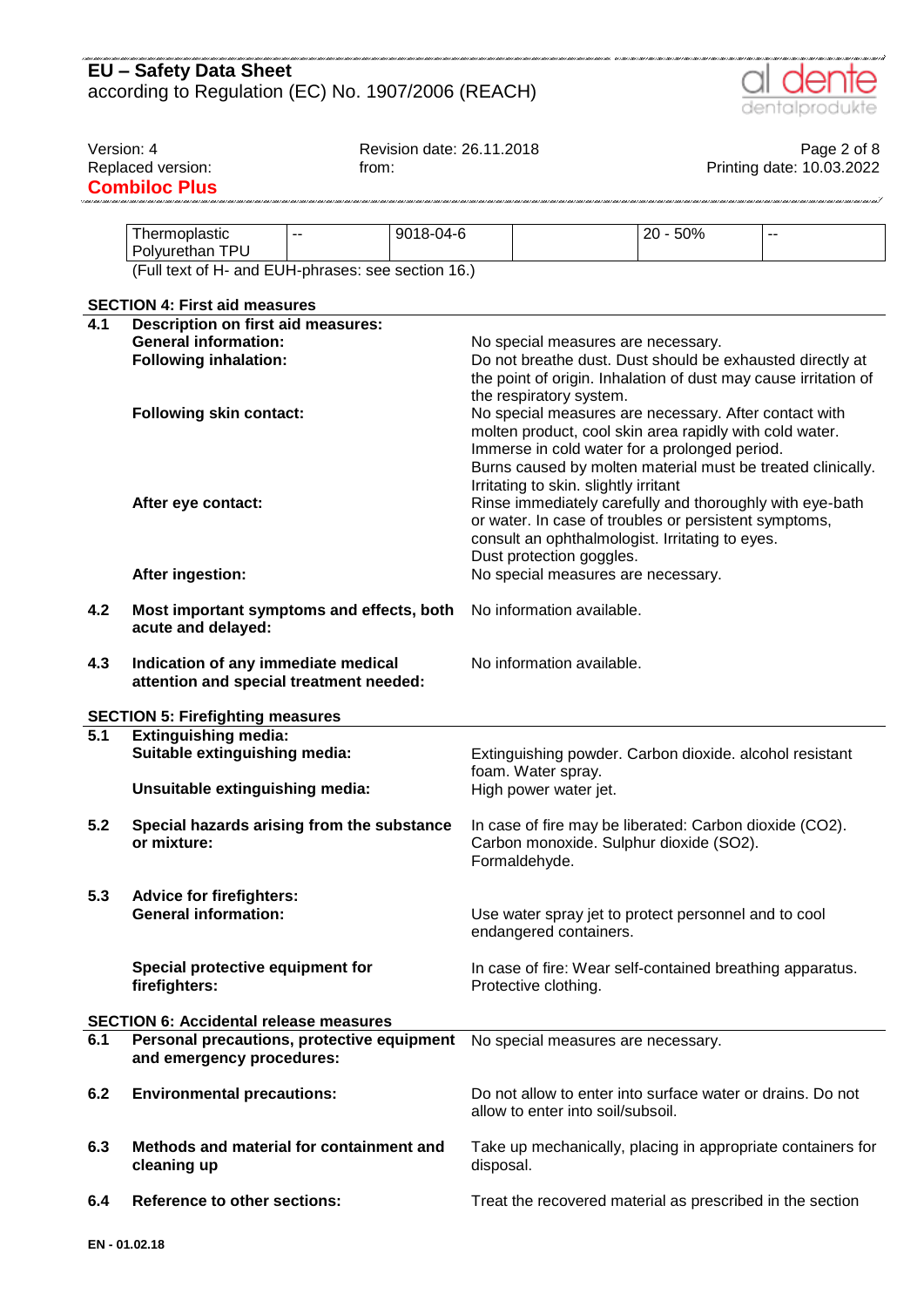|            | <b>EU - Safety Data Sheet</b>                                                                                                                            |                 |         |                                                      |                                                                                                     |                                                                                                                                              |                                            |  |                           |
|------------|----------------------------------------------------------------------------------------------------------------------------------------------------------|-----------------|---------|------------------------------------------------------|-----------------------------------------------------------------------------------------------------|----------------------------------------------------------------------------------------------------------------------------------------------|--------------------------------------------|--|---------------------------|
|            | according to Regulation (EC) No. 1907/2006 (REACH)                                                                                                       |                 |         |                                                      |                                                                                                     |                                                                                                                                              |                                            |  | dentalprodukte            |
| Version: 4 |                                                                                                                                                          |                 |         | Revision date: 26.11.2018                            |                                                                                                     |                                                                                                                                              |                                            |  | Page 3 of 8               |
|            | Replaced version:<br><b>Combiloc Plus</b>                                                                                                                |                 | from:   |                                                      |                                                                                                     |                                                                                                                                              |                                            |  | Printing date: 10.03.2022 |
|            |                                                                                                                                                          |                 |         |                                                      |                                                                                                     |                                                                                                                                              |                                            |  |                           |
|            |                                                                                                                                                          |                 |         |                                                      |                                                                                                     | on waste disposal.                                                                                                                           |                                            |  |                           |
|            | <b>SECTION 7: Handling and storage</b>                                                                                                                   |                 |         |                                                      |                                                                                                     |                                                                                                                                              |                                            |  |                           |
| 7.1        | <b>Precautions for safe handling</b><br>Advices on safe handling:                                                                                        |                 |         |                                                      |                                                                                                     | Avoid generation of dust. Dust must be exhausted directly                                                                                    |                                            |  |                           |
|            | Precautions against fire and explosion:                                                                                                                  |                 |         |                                                      | at the point of origin.<br>Keep away from sources of ignition - No smoking. Keep<br>away from heat. |                                                                                                                                              |                                            |  |                           |
| 7.2        | Conditions for safe storage, including any incompatibilities<br>Requirements for storage rooms and<br>Keep container tightly closed and dry.<br>vessels: |                 |         |                                                      |                                                                                                     |                                                                                                                                              |                                            |  |                           |
|            | Hints on joint storage:                                                                                                                                  |                 |         |                                                      |                                                                                                     | Conditions to avoid: UV-radiation/sunlight.                                                                                                  |                                            |  |                           |
|            | Storage class:                                                                                                                                           |                 |         |                                                      | 11                                                                                                  |                                                                                                                                              |                                            |  |                           |
| 7.3        | Specific end use(s):                                                                                                                                     |                 |         |                                                      |                                                                                                     | Observe instructions for use.                                                                                                                |                                            |  |                           |
|            | <b>SECTION 8: Exposure controls/personal protection</b>                                                                                                  |                 |         |                                                      |                                                                                                     |                                                                                                                                              |                                            |  |                           |
| 8.1        | <b>Control parameters</b>                                                                                                                                |                 |         |                                                      |                                                                                                     |                                                                                                                                              |                                            |  |                           |
|            | Occupational exposure limit value                                                                                                                        |                 |         |                                                      |                                                                                                     |                                                                                                                                              |                                            |  |                           |
|            | Substance:                                                                                                                                               | <b>CAS-No.:</b> | Source: | Occupational<br>exposure limit<br>value:[ppm]        |                                                                                                     | <b>Occupational</b><br>exposure limit<br>value:[mg/m <sup>3</sup> ]                                                                          | <b>Limitation of</b><br>exposure<br>peaks: |  | Remark:                   |
|            |                                                                                                                                                          |                 |         |                                                      |                                                                                                     |                                                                                                                                              |                                            |  |                           |
|            | Substance: CAS-No.:                                                                                                                                      |                 | Source: | <b>Occupational</b><br>exposure limit<br>value:[ppm] |                                                                                                     | Substance with a common (EC) occupational exposure limit value<br>Occupational<br>exposure limit<br>value:[mg/m <sup>3</sup> ]               | <b>Limitation of</b><br>exposure<br>peaks: |  | <b>Remark:</b>            |
|            | <b>DNEL-/PNEC-values</b><br><b>DNEL value</b>                                                                                                            |                 |         |                                                      |                                                                                                     |                                                                                                                                              |                                            |  |                           |
|            | Substance:                                                                                                                                               |                 |         | <b>CAS-No.:</b>                                      |                                                                                                     |                                                                                                                                              | <b>DNEL/DMEL</b>                           |  |                           |
|            | <b>PNEC Value</b>                                                                                                                                        |                 |         |                                                      |                                                                                                     |                                                                                                                                              |                                            |  |                           |
|            | Substance:                                                                                                                                               |                 |         | <b>CAS-No.:</b>                                      |                                                                                                     |                                                                                                                                              | <b>PNEC</b>                                |  |                           |
|            | <b>Remark:</b>                                                                                                                                           |                 |         |                                                      | none                                                                                                |                                                                                                                                              |                                            |  |                           |
| 8.2        | <b>Exposure controls</b><br><b>Occupational exposure controls:</b>                                                                                       |                 |         |                                                      | none                                                                                                |                                                                                                                                              |                                            |  |                           |
|            | <b>General protection and hygiene measures:</b>                                                                                                          |                 |         |                                                      |                                                                                                     | When using do not eat, drink, smoke, sniff. Wash hands<br>before breaks and after work. Take off immediately all<br>contaminated clothing.   |                                            |  |                           |
|            | <b>Personal protection equipment:</b>                                                                                                                    |                 |         |                                                      |                                                                                                     | Minimum standard for preventive measures while handling<br>with working materials are specified in the<br>TRGS 500. Dust protection goggles. |                                            |  |                           |
|            | <b>Respiratory protection:</b>                                                                                                                           |                 |         |                                                      | workplace.                                                                                          | With correct and proper use, and under normal conditions,<br>breathing protection is not required. Technical ventilation of                  |                                            |  |                           |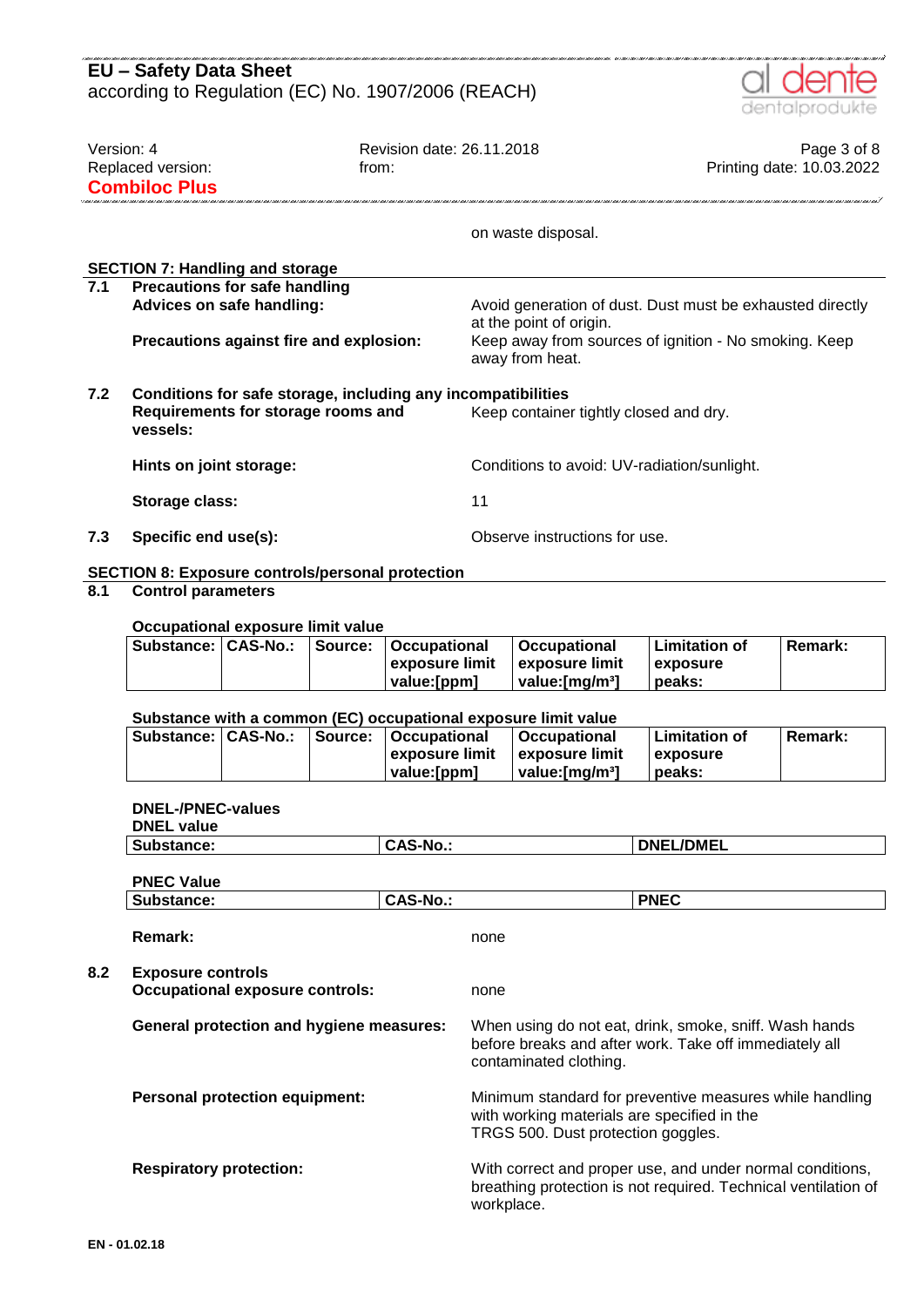

|                  | Version: 4<br>Replaced version:<br><b>Combiloc Plus</b>              | Revision date: 26.11.2018<br>from: |                                 |       | Page 4 of 8<br>Printing date: 10.03.2022            |
|------------------|----------------------------------------------------------------------|------------------------------------|---------------------------------|-------|-----------------------------------------------------|
|                  | Hand protection:<br><b>Eye/face protection:</b>                      |                                    | Dust protection goggles.        |       | See chapter 7. No additional measures necessary.    |
|                  | <b>Body protection:</b>                                              |                                    | Not required.                   |       |                                                     |
|                  | <b>Environmental exposure controls:</b>                              |                                    |                                 |       | Refer to chapter 7. No further action is necessary. |
|                  | <b>Consumer exposure controls:</b>                                   |                                    |                                 |       | Refer to chapter 7. No further action is necessary. |
|                  | <b>Exposure Scenario:</b>                                            |                                    | none                            |       |                                                     |
|                  | <b>SECTION 9: Physical and chemical properties</b>                   |                                    |                                 |       |                                                     |
| $\overline{9.1}$ | Information on basic physical and chemical properties<br>Appearance: |                                    |                                 |       |                                                     |
|                  | <b>Physical state:</b>                                               |                                    | solid                           |       |                                                     |
|                  | Colour:                                                              |                                    | various                         |       |                                                     |
|                  | Odour:                                                               |                                    | characteristically              |       |                                                     |
|                  | <b>Odour threshold:</b>                                              |                                    | No data available               |       |                                                     |
|                  | Safety relevant basis data                                           |                                    |                                 |       |                                                     |
|                  |                                                                      | <b>Parameter</b>                   | Value                           | Unit  | Remark                                              |
|                  | pH:                                                                  |                                    |                                 |       | not applicable                                      |
|                  | <b>Melting point/freezing</b>                                        | Vicat                              |                                 | 80 °C |                                                     |
|                  | point:                                                               |                                    |                                 |       |                                                     |
|                  | Initial boiling point and                                            |                                    |                                 |       | not determined                                      |
|                  | boiling range:                                                       |                                    |                                 |       |                                                     |
|                  | <b>Flash point:</b>                                                  |                                    | $>250$ °C                       |       |                                                     |
|                  | <b>Evaporation rate:</b>                                             |                                    |                                 |       | not applicable                                      |
|                  | Flammability (solid, gas):<br><b>Explosive properties:</b>           |                                    |                                 |       | not determined                                      |
|                  |                                                                      |                                    |                                 |       | not explosive.                                      |
|                  | Lower flammability or<br>explosive limits:                           |                                    |                                 |       | not applicable                                      |
|                  | <b>Upper flammability or</b>                                         |                                    |                                 |       | not applicable                                      |
|                  | explosive limits:                                                    |                                    |                                 |       |                                                     |
|                  | Vapour pressure:                                                     |                                    |                                 |       | not applicable                                      |
|                  | Vapour density:                                                      |                                    |                                 |       | not applicable                                      |
|                  | <b>Relative density:</b>                                             |                                    |                                 |       | not determined                                      |
|                  | Density:                                                             |                                    | $1,12 - 1,27$ g/cm <sup>3</sup> |       |                                                     |
|                  | Solubility(ies):                                                     |                                    |                                 |       | not determined                                      |
|                  | <b>Water solubility:</b>                                             |                                    |                                 |       | practically insoluble                               |
|                  | Fat solubility:                                                      |                                    |                                 |       | not determined                                      |
|                  | <b>Partition coefficient:</b>                                        |                                    |                                 |       | not determined                                      |
|                  | n-octanol/water:                                                     |                                    |                                 |       |                                                     |
|                  | <b>Auto-ignition</b>                                                 |                                    |                                 |       | not determined                                      |
|                  | temperature:                                                         |                                    |                                 |       |                                                     |
|                  | <b>Decomposition</b>                                                 |                                    |                                 |       | not determined                                      |
|                  | temperature:                                                         |                                    |                                 |       |                                                     |
|                  | <b>Viscosity:</b>                                                    |                                    |                                 |       | not applicable                                      |
|                  | <b>Oxidising properties:</b>                                         |                                    |                                 |       | not determined                                      |
|                  | <b>Solvent content:</b>                                              |                                    |                                 |       | not applicable                                      |
|                  |                                                                      |                                    |                                 |       |                                                     |

**9.2 Other information: Observe technical data sheet.**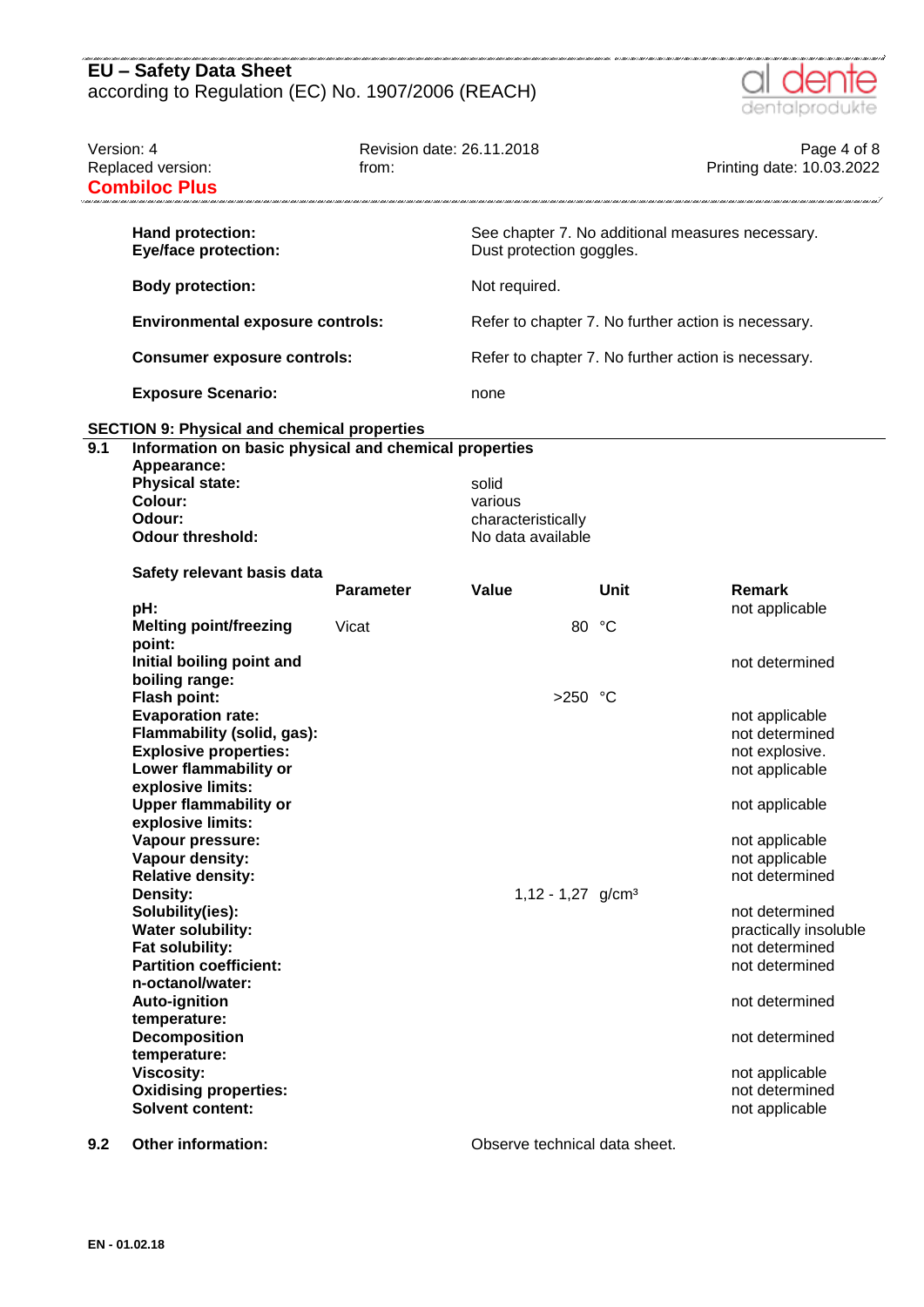|                                                    | <b>EU - Safety Data Sheet</b>                                             |                           |                                                                       |
|----------------------------------------------------|---------------------------------------------------------------------------|---------------------------|-----------------------------------------------------------------------|
| according to Regulation (EC) No. 1907/2006 (REACH) |                                                                           |                           | dentalprodukte                                                        |
|                                                    |                                                                           |                           |                                                                       |
| Version: 4                                         |                                                                           | Revision date: 26.11.2018 | Page 5 of 8                                                           |
|                                                    | Replaced version:                                                         | from:                     | Printing date: 10.03.2022                                             |
|                                                    | <b>Combiloc Plus</b>                                                      |                           |                                                                       |
|                                                    | <b>SECTION 10: Stability and reactivity</b>                               |                           |                                                                       |
|                                                    | 10.1 Reactivity:                                                          |                           | No hazardous reaction when handled and stored according               |
|                                                    |                                                                           |                           | to provisions.                                                        |
| 10.2                                               | Chemical stability:                                                       |                           | Reacts with: Solvents/Thinner Etchant and acids                       |
| 10.3                                               | Possibility of hazardous reactions:                                       |                           | No data available.                                                    |
| 10.4<br>10.5                                       | Conditions to avoid:<br>Incompatible materials:                           |                           | UV-radiation/sunlight.<br>Acid Base Oxidizing agent                   |
|                                                    | <b>10.6</b> Hazardous decomposition products:                             |                           | Hydrocarbons. Carbon dioxide (CO2) Carbon monoxide.                   |
|                                                    |                                                                           |                           | aldehydes                                                             |
|                                                    | <b>SECTION 11: Toxicological information</b>                              |                           |                                                                       |
| 11.1                                               | Information on toxicological effects:                                     |                           | Medical device product                                                |
|                                                    |                                                                           |                           | Cytotoxtest: no abnormality detected                                  |
|                                                    | M-factor:                                                                 |                           | <b>Acute toxicity (dermal):</b>                                       |
|                                                    | <b>Acute toxicity (oral):</b>                                             |                           | <b>Acute toxicity (inhalative):</b>                                   |
|                                                    | <b>Acute toxicity</b>                                                     |                           |                                                                       |
|                                                    | Substance:                                                                | <b>CAS-No.:</b>           | <b>Toxicological information</b>                                      |
|                                                    |                                                                           |                           |                                                                       |
|                                                    | <b>Skin corrosion/irritation:</b>                                         |                           | In the case of the formation of dust.                                 |
|                                                    | Serious eye damage/irritation:                                            |                           | Irritating to eyes. In the case of the formation of dust.             |
|                                                    | Respiratory or skin sensitisation:                                        |                           | Toxicological data are not available.                                 |
|                                                    | CMR effects (carcinogenicity, mutagenicity and toxicity for reproduction) |                           |                                                                       |
|                                                    | Carcinogenicity:                                                          |                           | No indications of human carcinogenicity exist.                        |
|                                                    | Germ cell mutagenicity:                                                   |                           | No indications of human germ cell mutagenicity exist.                 |
|                                                    | Reproductive toxicity:                                                    |                           | Toxicological data are not available.                                 |
|                                                    | <b>STOT-single exposure:</b>                                              |                           | No information available.                                             |
|                                                    | <b>STOT-repeated exposure:</b>                                            |                           | No information available.                                             |
|                                                    | <b>Aspiration hazard:</b>                                                 |                           | Inhalation of dust may cause irritation of the respiratory<br>system. |
|                                                    | <b>SECTION 12: Ecological information</b>                                 |                           |                                                                       |
| 12.1                                               | <b>Toxicity:</b>                                                          |                           | none                                                                  |
|                                                    |                                                                           |                           |                                                                       |
|                                                    | <b>Ecotoxicity</b><br>Substance:                                          | <b>CAS-No.:</b>           | <b>Ecotoxicity</b>                                                    |
|                                                    |                                                                           |                           |                                                                       |
| 12.2                                               | Persistence and degradability:                                            |                           | No information available.                                             |
| 12.3                                               | <b>Bioaccumulative potential:</b>                                         |                           | No information available.                                             |
| 12.4                                               | <b>Mobility in soil:</b>                                                  |                           | No information available.                                             |
| 12.5                                               | <b>Results of PBT and vPvB assessment:</b>                                |                           | not applicable                                                        |

**12.6 Other adverse effects:** No information available.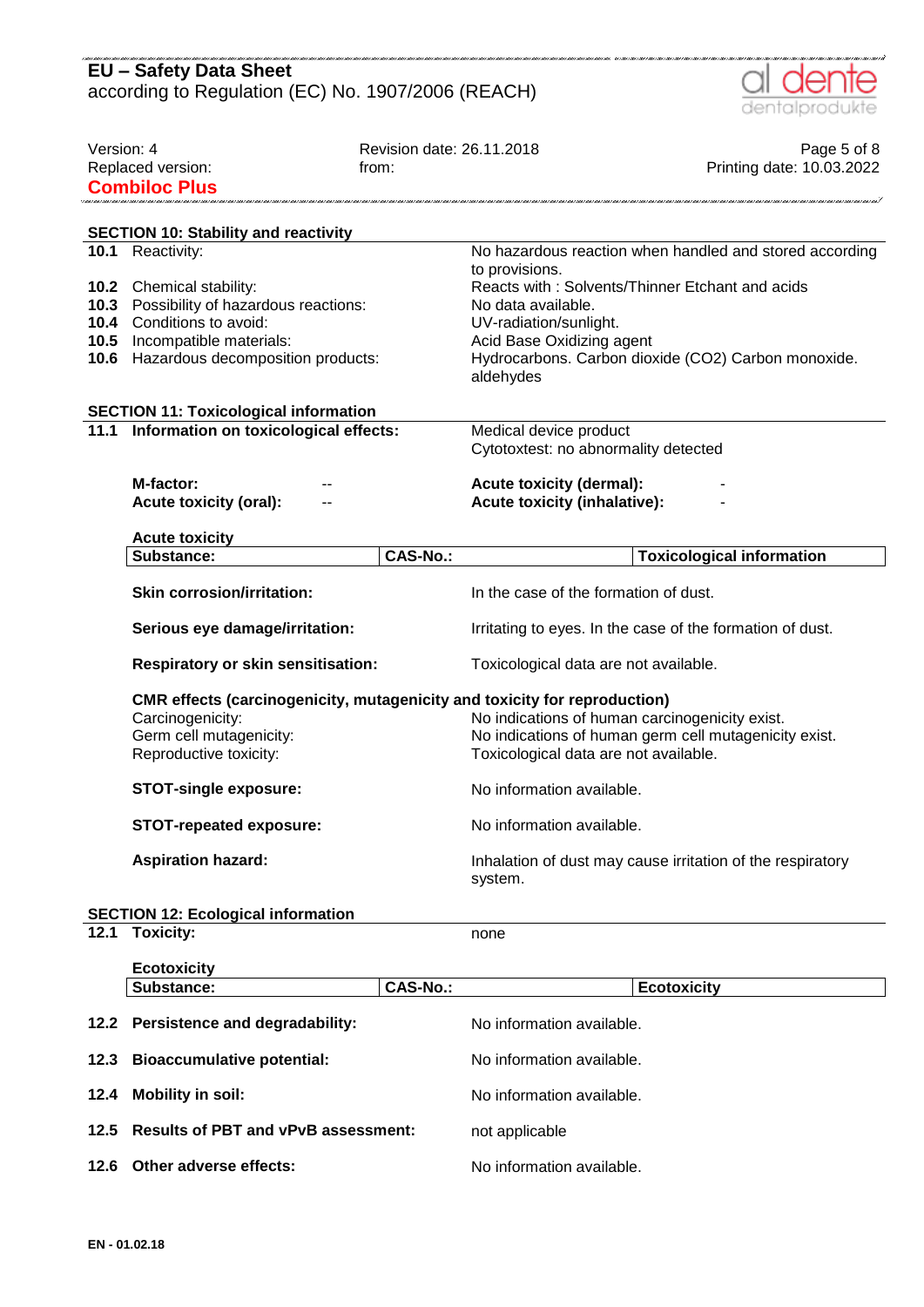

| Version: 4<br>Replaced version:<br><b>Combiloc Plus</b> |                                                                                                                                                                                                                                                          | Revision date: 26.11.2018<br>from: |                                                                                                                                                                                                                   | Page 6 of 8<br>Printing date: 10.03.2022 |
|---------------------------------------------------------|----------------------------------------------------------------------------------------------------------------------------------------------------------------------------------------------------------------------------------------------------------|------------------------------------|-------------------------------------------------------------------------------------------------------------------------------------------------------------------------------------------------------------------|------------------------------------------|
|                                                         | <b>SECTION 13: Disposal considerations</b>                                                                                                                                                                                                               |                                    |                                                                                                                                                                                                                   |                                          |
|                                                         | 13.1 Waste treatment methods:<br><b>Appropriate disposal/Product:</b>                                                                                                                                                                                    |                                    | Can be incinerated together with household waste in<br>compliance with applicable technical regulations<br>following consultation with approved waste disposal<br>management companies and authorities in charge. |                                          |
|                                                         | Appropriate disposal / Package:                                                                                                                                                                                                                          |                                    | Dispose of waste according to applicable legislation.                                                                                                                                                             |                                          |
|                                                         | List of proposed waste codes/waste<br>designations in accordance with EWC:<br>Waste code product:<br>Waste code packaging:                                                                                                                               |                                    | Consult the appropriate local waste disposal expert about<br>waste disposal.                                                                                                                                      |                                          |
|                                                         | <b>SECTION 14: Transport information</b>                                                                                                                                                                                                                 |                                    |                                                                                                                                                                                                                   |                                          |
| 14.1                                                    | <b>UN number</b><br><b>UN No.:</b>                                                                                                                                                                                                                       |                                    |                                                                                                                                                                                                                   |                                          |
| 14.2                                                    | UN proper shipping name<br>ADR / RID:<br>IMDG / ICAO-TI / IATA-DGR:                                                                                                                                                                                      |                                    |                                                                                                                                                                                                                   |                                          |
| 14.3                                                    | <b>Transport hazard class(es)</b><br>Hazard label(s):                                                                                                                                                                                                    |                                    | <b>Classification Code:</b>                                                                                                                                                                                       |                                          |
| 14.4                                                    | <b>Packing group:</b>                                                                                                                                                                                                                                    |                                    |                                                                                                                                                                                                                   |                                          |
| 14.5                                                    | <b>Environmental hazards:</b><br>Labelling environmentally hazardous<br>substances<br>ADR/RID / IMDG-Code / ICAO-TI / IATA-DGR:<br><b>Marine Pollutant:</b>                                                                                              |                                    | no<br>no                                                                                                                                                                                                          |                                          |
| 14.6                                                    | Special precautions for user:<br>Land transport (ADR/RID)<br><b>Transport category:</b><br><b>Special provisions:</b><br>Sea transport (IMDG)<br>EmS-No:<br><b>Special provisions:</b><br>--                                                             |                                    | <b>Tunnel restriction code:</b><br>Limited quantity (LQ):<br>Limited quantity (LQ):                                                                                                                               |                                          |
| 14.7                                                    | Transport in bulk according to Annex II of                                                                                                                                                                                                               |                                    | Remark: No dangerous good in sense of these transport                                                                                                                                                             |                                          |
|                                                         | <b>Marpol and the IBC Code:</b>                                                                                                                                                                                                                          |                                    | regulations.                                                                                                                                                                                                      |                                          |
|                                                         | <b>SECTION 15: Regulatory information</b>                                                                                                                                                                                                                |                                    |                                                                                                                                                                                                                   |                                          |
| 15.1                                                    | Safety, health and environmental regulations/legislation specific for the substance or mixture<br>Regulation (EC) No 166/2006 concerning the No information available.<br>establishment of a European Pollutant<br><b>Release and Transfer Register:</b> |                                    |                                                                                                                                                                                                                   |                                          |
|                                                         | Regulation (EC) No 1005/2009 on substance<br>that deplete the ozone layer:                                                                                                                                                                               |                                    | No information available.                                                                                                                                                                                         |                                          |
|                                                         | Regulation (EC) No 648/2004 on detergents:<br>Regulation (EC) No 850/2004 on persistent<br>organic pollutants:                                                                                                                                           |                                    | No information available.<br>No information available.                                                                                                                                                            |                                          |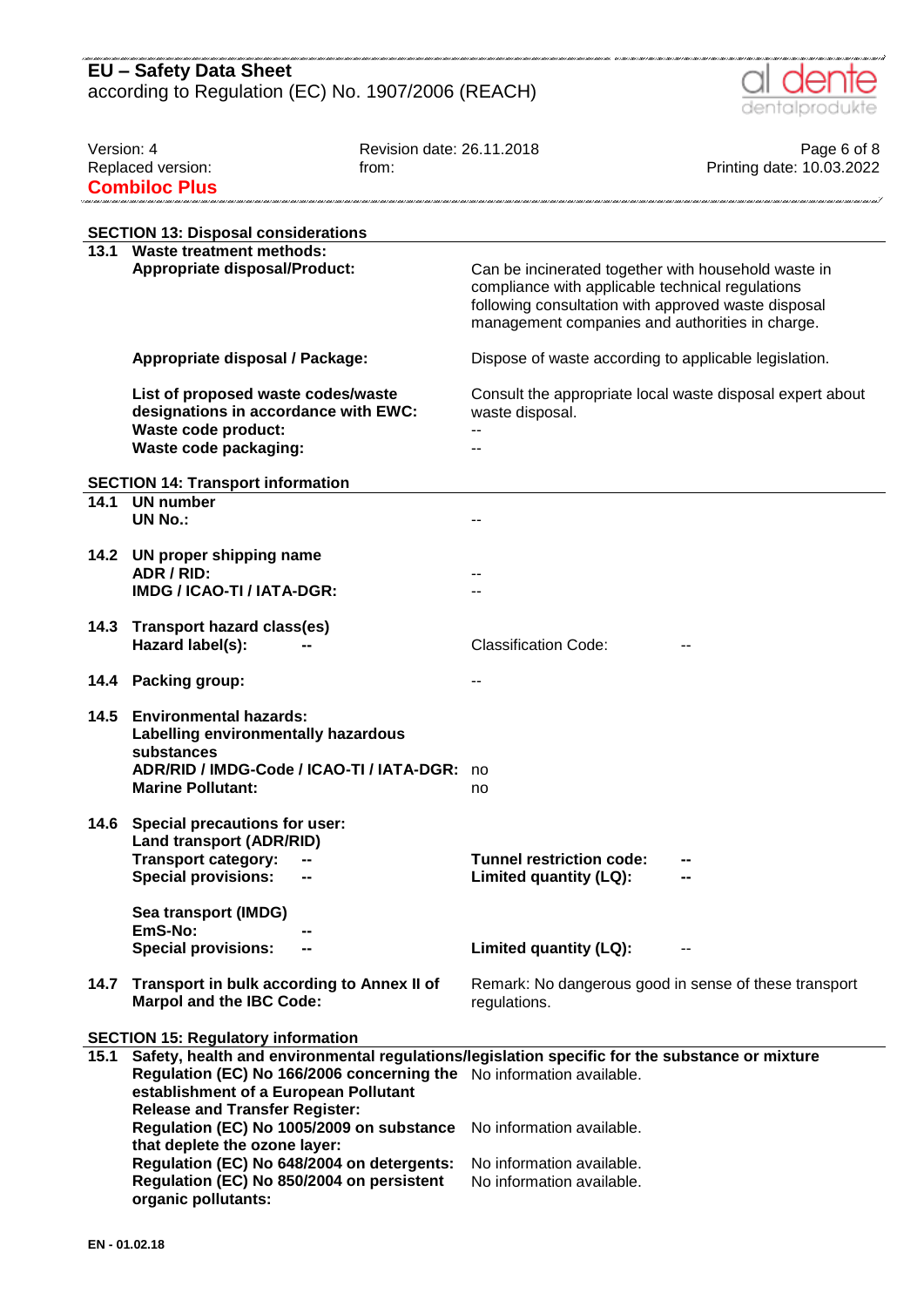| - ONE CHALLERY HALLING HALLING HALLING HALLING HALLING HALLING HALLING HALLING HALLING HALLING HALLING HALLING HALLING HALLING HALLING HALLING HALLING HALLING HALLING HALLING HALLING HALLING HALLING HALLING HALLING HALL<br>EU - Safety Data Sheet |
|-------------------------------------------------------------------------------------------------------------------------------------------------------------------------------------------------------------------------------------------------------|
| according to Regulation (EC) No. 1907/2006 (REACH)                                                                                                                                                                                                    |



| Version: 4 | Replaced version:<br><b>Combiloc Plus</b>                                                                                                                                                                                                                                                                        | Revision date: 26.11.2018<br>from:                                       |                                                                                                                                                                                                                                                                                                                                                                                                                                                             | Page 7 of 8<br>Printing date: 10.03.2022 |
|------------|------------------------------------------------------------------------------------------------------------------------------------------------------------------------------------------------------------------------------------------------------------------------------------------------------------------|--------------------------------------------------------------------------|-------------------------------------------------------------------------------------------------------------------------------------------------------------------------------------------------------------------------------------------------------------------------------------------------------------------------------------------------------------------------------------------------------------------------------------------------------------|------------------------------------------|
|            | export and import of dangerous chemicals:<br><b>Restrictions according to Title VIII of</b><br><b>Regulation (EC) No 1907/2006:</b><br><b>National regulations:</b><br><b>Restrictions of occupation:</b><br>Other regulations, restrictions and<br>prohibition regulations:<br>15.2 Chemical safety assessment: | Regulation (EU) No 649/2012 concerning the                               | No information available.<br>No information available.<br>Observe in addition any national regulations!<br>none<br>none<br>For this substance a chemical safety assessment has not<br>been carried out.                                                                                                                                                                                                                                                     |                                          |
|            |                                                                                                                                                                                                                                                                                                                  |                                                                          |                                                                                                                                                                                                                                                                                                                                                                                                                                                             |                                          |
|            | <b>SECTION 16: Other information</b>                                                                                                                                                                                                                                                                             |                                                                          |                                                                                                                                                                                                                                                                                                                                                                                                                                                             |                                          |
|            | <b>Hazard statements</b>                                                                                                                                                                                                                                                                                         | Relevant H- and EUH-phrases (Number and full text)                       |                                                                                                                                                                                                                                                                                                                                                                                                                                                             |                                          |
|            | Training advice:                                                                                                                                                                                                                                                                                                 |                                                                          | none                                                                                                                                                                                                                                                                                                                                                                                                                                                        |                                          |
|            | <b>Recommended restrictions of use:</b>                                                                                                                                                                                                                                                                          |                                                                          | none                                                                                                                                                                                                                                                                                                                                                                                                                                                        |                                          |
|            |                                                                                                                                                                                                                                                                                                                  |                                                                          |                                                                                                                                                                                                                                                                                                                                                                                                                                                             |                                          |
|            | material.<br><b>Documentation of changes:</b><br>Key literature references and sources for                                                                                                                                                                                                                       |                                                                          | present-day knowledge. The information is intended to give you advice about the safe handling of the<br>product named in this safety data sheet, for storage, processing, transport and disposal. The information<br>cannot be transferred to other products. In the case of mixing the product with other products or in the case<br>of processing, the information on this safety data sheet is not necessarily valid for the new made-up<br>none<br>none |                                          |
|            | data:                                                                                                                                                                                                                                                                                                            |                                                                          |                                                                                                                                                                                                                                                                                                                                                                                                                                                             |                                          |
|            | Abbreviations and acronyms:                                                                                                                                                                                                                                                                                      |                                                                          |                                                                                                                                                                                                                                                                                                                                                                                                                                                             |                                          |
|            | AC:<br>ACGIH:<br>ADN:                                                                                                                                                                                                                                                                                            | Artikelkategorie (Article Category)<br>Government Industrial Hygienists) | Rat für Arbeitsschutz und Gefahrstoffe, Amerika (American Conference of<br>Europäisches Übereinkommen über die internationale Beförderung gefährlicher<br>Güter auf Binnengewässern (Accord européen relatif au transport international des                                                                                                                                                                                                                 |                                          |
|            | ADR:                                                                                                                                                                                                                                                                                                             | dangereuses par route)                                                   | marchandises dangereuses par voies de navigation intérieures)<br>Europäisches Übereinkommen über die internationale Beförderung gefährlicher<br>Güter auf der Straße (Accord européen relatif transport des merchandises                                                                                                                                                                                                                                    |                                          |
|            | AGW:                                                                                                                                                                                                                                                                                                             | Arbeitsplatzgrenzwert                                                    |                                                                                                                                                                                                                                                                                                                                                                                                                                                             |                                          |
|            | AOX:                                                                                                                                                                                                                                                                                                             |                                                                          | Adsorbierbare organisch gebundene Halogene (Adsorbable Organic halogen                                                                                                                                                                                                                                                                                                                                                                                      |                                          |
|            | Bw:                                                                                                                                                                                                                                                                                                              | compounds)<br>Körpergewicht (Body weight)                                |                                                                                                                                                                                                                                                                                                                                                                                                                                                             |                                          |
|            | CMR:                                                                                                                                                                                                                                                                                                             |                                                                          | Stoffe klassifiziert als Krebserzeugend, Mutagen oder Reproduktionstoxisch<br>(Carcinogenic, Mutagenic, toxic for Reproduction)                                                                                                                                                                                                                                                                                                                             |                                          |
|            | CSR:                                                                                                                                                                                                                                                                                                             |                                                                          | Stoffsicherheitsbericht (Chemical Safety Report)                                                                                                                                                                                                                                                                                                                                                                                                            |                                          |
|            | DIN:                                                                                                                                                                                                                                                                                                             |                                                                          | Deutsches Institut für Normung / Deutsche Industrienorm                                                                                                                                                                                                                                                                                                                                                                                                     |                                          |
|            | DNEL:                                                                                                                                                                                                                                                                                                            | l evel)                                                                  | Grenzwert, unterhalb dessen der Stoff keine Wirkung ausübt (Derived No Effect                                                                                                                                                                                                                                                                                                                                                                               |                                          |